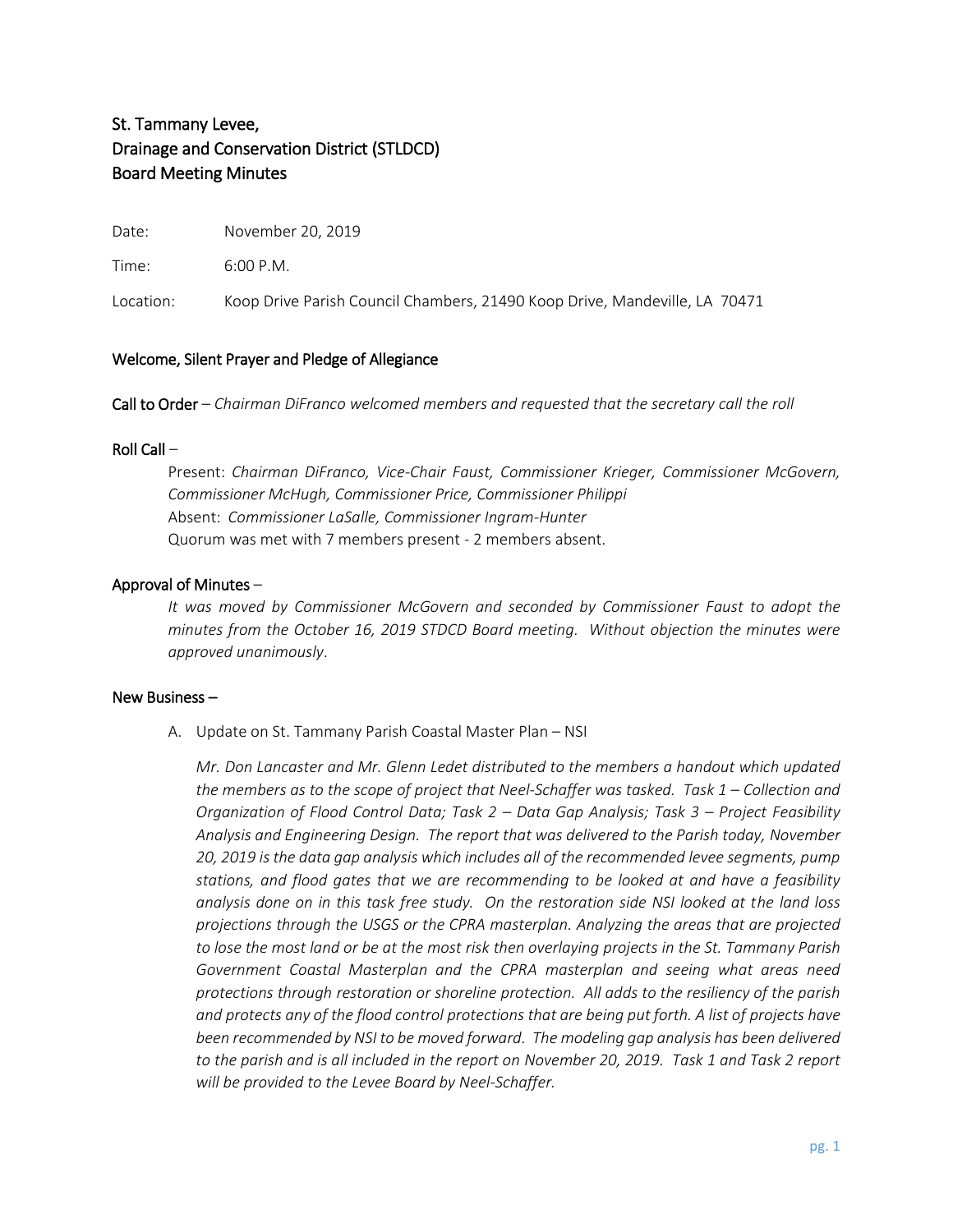B. Update on storm surge modeling for East St. Tammany Parish –

*Commissioner Faust asked it the modeling included the impact on existing conditions versus non-existing conditions in the NSI study. Mr. Ledet responded that this study was not in Task 2, but would be included in the Task 3 report.* 

C. Update on STLDCD Website Issue –

*Chairman DiFranco reported that currently the website issues have not been rectified, however after speaking with Treasurer Krieger, a budget item has been added to the 2020 annual budget for a website technical support entity that will create and manage the website for the Board.*

D. Update on USACE \$3.0M Feasibility Study for Flood Control projects –

*Chairman DiFranco reported that the USACE set up a meeting with the Parish and stakeholders on November 12, 2020 regarding the federal appropriations for the feasibility study for flood control projects in St. Tammany parish. Chairman DiFranco recognized Ms. Erin Stair with St. Tammany Parish Government who attended the meeting to give a brief update on information discussed at the USACE meeting. The USACE explained to the attendees that they are currently in the process of entering into an agreement where the Corps is going to provide the award of \$3 million dollars listed in the WRDA bill with CPRA being the non-federal sponsor. \$1.5 million will be allocated from the USACE and \$1.5 million will allocated from CPRA. This program last for 3 years. It is a multi-step program, the first step is for public meetings which should take approximately 90 days. The first meeting will be in January or February of 2020. There will be a total of 3 public meetings which will give the public and interested entities an opportunity to hear what is being suggested. The second step would have a tentatively plan selected in one year. The USACE also mentioned that the project does not have to be in the CPRA masterplan, so the data currently available can be used to base the project which could hopefully go to construction. The next step would be to have the plan after 3 years to start moving into engineering. It was a very introductory meeting, so there was not an in depth discussion on details. Ms. Stair did mention that it was expressed to the USACE that the Levee Board was very interested in how this was going to overlap with the study currently being conducted by Neel-Schaffer Inc. right now and that they should expect some questions from the Board. Chairman DiFranco confirmed that CPRA will be the non-federal sponsor of this funding so it is a partnership program between the two agencies. An attendee list will be provided to the Board along with the assigned contact person.*

#### Treasurer's Report –

*Commissioner Krieger reported that the ending balance of October 31, 2019 reflected \$34,354.14. Chairman DiFranco asked for a motion to approve the Treasurer's report to which Commissioner McGovern moved, seconded by Commissioner Faust. There being no objections the motion passed unanimously.*

*Approval of the Fiscal Year 2020 annual budget – A motion was made by Commissioner McGovern and seconded by Commissioner Faust to approve the 2020 annual budget, without objection the motion carried.*